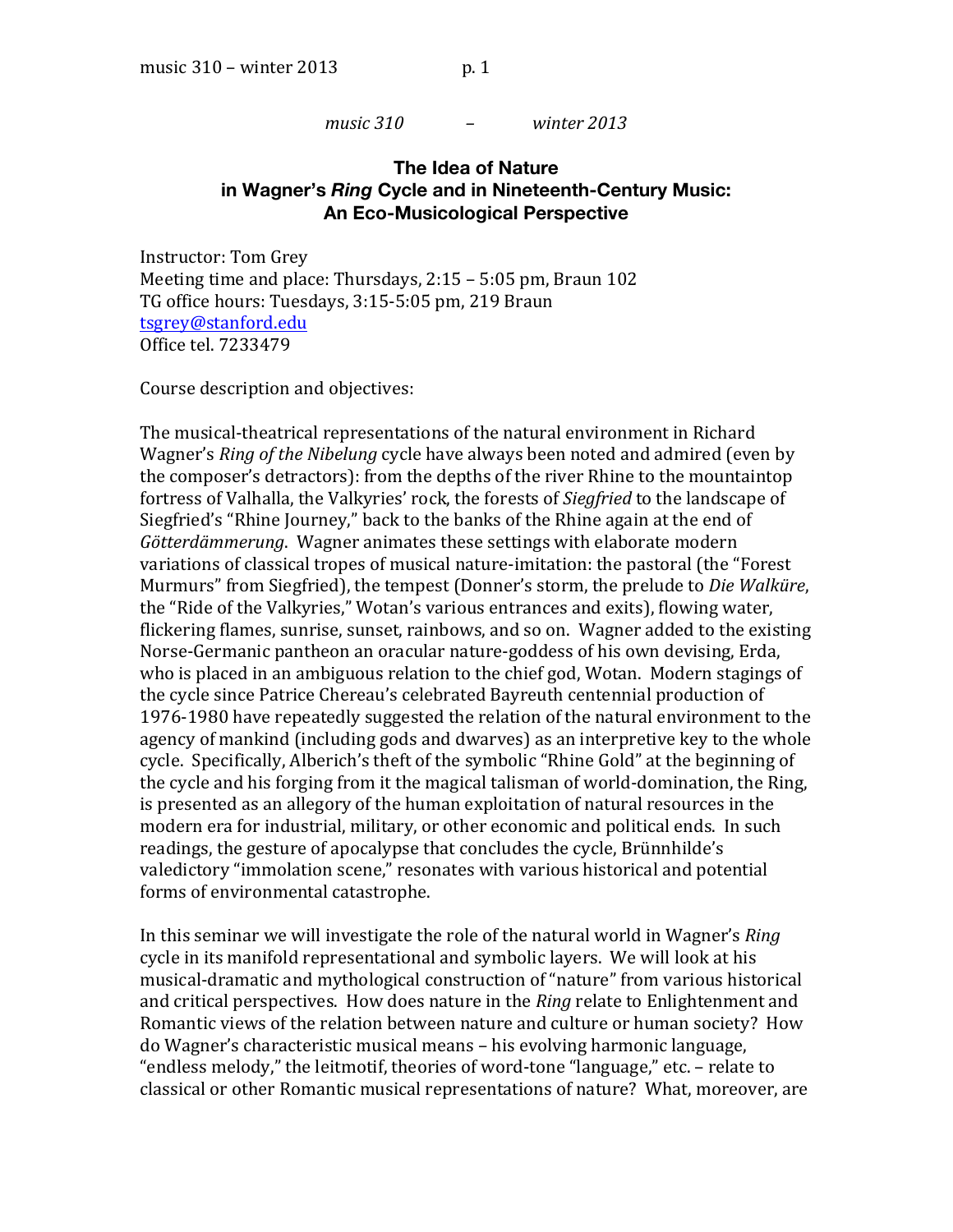the changing claims made by composers, critics, or theorists with regard to music, and specifically Western tonal music, in relation to nature? (Does Wagner's music "betray" the natural foundations of tonality, as some critics would have it, or does Wagner succeed rather in bringing music and language closer to some envisioned natural state?)

In addition to close readings of relevant scenes, figures, and themes of the *Ring* cycle we will have the opportunity of applying similar questions to a wide variety of musical repertoire, from Beethoven's *Pastoral* Symphony to Berlioz's program symphonies, Romantic-era tone-poems, opera, ballet, as well as examples of "absolute music" (e.g., Bruckner). How do appeals to nature inflect the role of music in nationalist cultural discourse – in Germany and Austria, Russia and the Slavic countries, Scandinavia, or the United States? How do cultural modes such as fauvism, primitivism, barbarism, or futurism construct modernity through the deconstruction of harmonizing, pastoral conventions?

In particular, we will be looking at ways in which the relatively recent discipline of "eco-criticism" as practiced by literary and cultural critics, environmental historians, etc. has been adopted by musicologists over the past decade or so. How might the methods and objectives of "eco-musicology" inform new understandings of historical repertoire in a global, environmental cultural context?

#### **Readings,\*papers, and\*assignments:\*\***

- The following outline indicates some initial readings in eco-criticism, ecomusicology, Wagner and the *Ring* cycle, and musicological studies of topics such as musical imitation, the pastoral, nationalism, and exoticism.
- Further readings will be assigned individually or for group discussion in the course of the term.
- You will be asked to provide weekly short papers (750 words) in response to readings and/or specific prompts starting in week 2.
- You should identify a relatively concise research topic involving themes of music, nature, and eco-criticism by about week 5 of the term (these topics may involve any aspect of 19<sup>th</sup>-century music and may potentially investigate eco-musicological approaches to earlier or later repertoire). A final research paper of about 5000-7000 words is due on 16 March 2013.
- Readings (including complete text and translation of the *Ring* libretto) are posted on Coursework in the "Materials" folder, arranged topically by subfolder. Pianovocal scores of the *Ring* operas are on course reserve in the Music Library. Some DVDs of relevant productions may also be added (see also M310 YouTube playlist)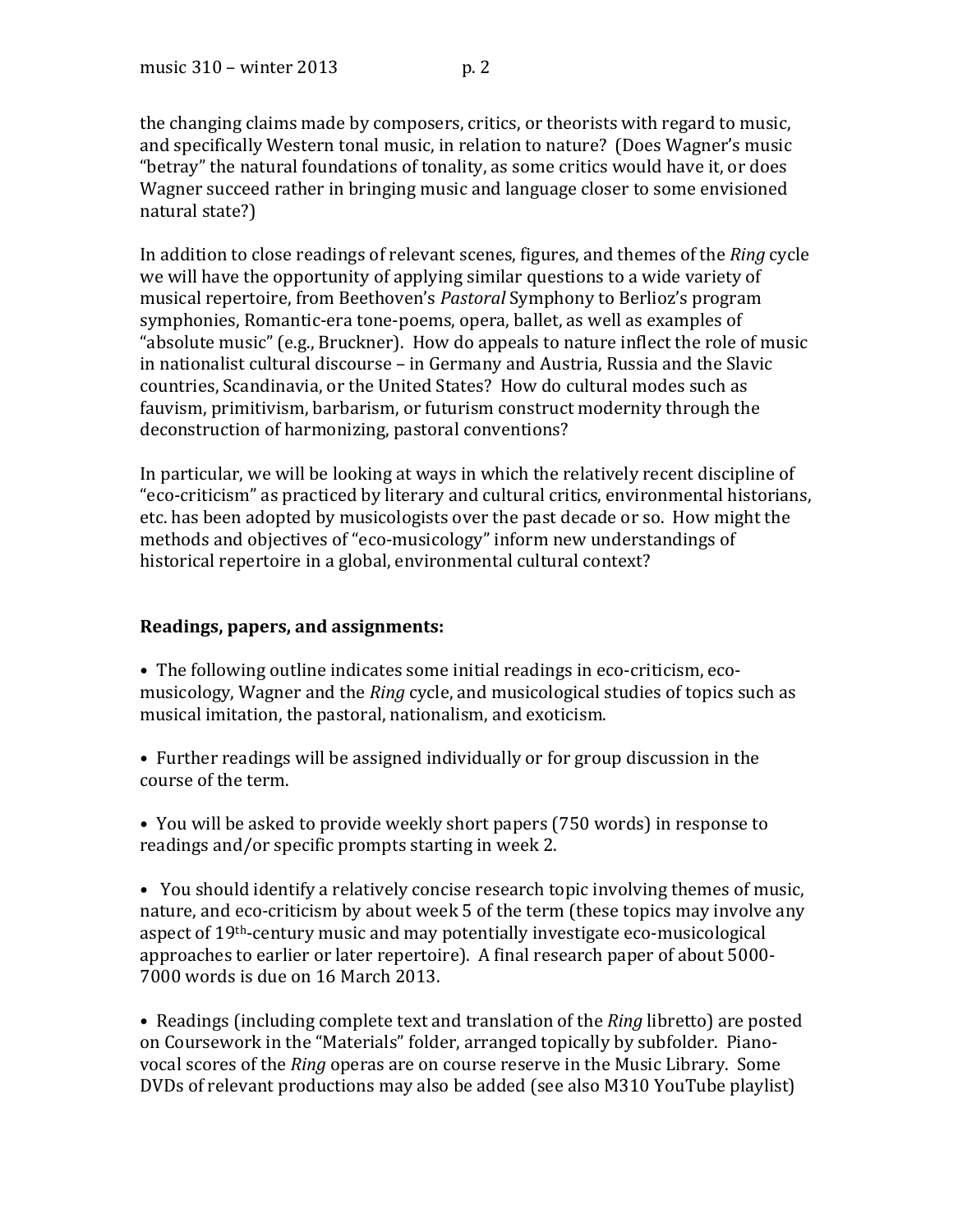# **Tentative outline:**

**Week 1** (10 January) Eco-criticism and eco-musicology: some initial thoughts. **Music and nature in the** *Ring* **cycle**: environmental perspectives?

For first meeting, listen to the Royal Opera House feature on "The *Ring* and Nature" aired on 16 October 2012 re: revival of Keith Warner's *Ring* Cycle at the Royal Opera House, Covent Garden (London): http://www.roh.org.uk/news/listen-the-ring-and-nature-roh-insights-session

# *Reading*:

Introduction and Chapter 1 ("Discourses of Nature") from Katie Soper, *What is Nature?* (Oxford and Cambridge MA: Blackwell, 1995), 1-14, 15-36.

*Ring, Case study: The Prelude and sc. 1 of Das Rheingold* 

# **Week 2** (17 January) Eco-criticism and eco-musicology: introduction (continued) **Nature in Das Rheingold**

# *Reading*:&&

- Greg Garrard, *Ecocriticism* (2004), chapter 2: "Beginnings: Pollution"
- JAMS 2011 Colloquy, "Ecomusicology": All read Aaron Allen framing pieces; Grimley, von Glahn, Watkins, and Rehding (individual assignments)
- George Bernard Shaw, The Perfect Wagnerite, "Preliminary Encouragements" and chapter 1, "The Rhine Gold"  $(1-26)$  and "Wagner as Revolutionist"  $(27-34)$
- Leo Marx, The Machine in the Garden (New York: Oxford University Press, 1964): chapter  $1(3-33)$ .
- Mark Berry, *Treacherous Bonds and Laughing Fire: Politics and Religion in Wagner's* Ring (Aldershot and Burlington VT: Ashgate, 2006), chapter 3, "The Natural World and its Despoliation."

*Ring, Case study: Das Rheingold, scene 3 and Erda's Warning (scene 4)* 

# **Week 3** (24 January)

**Music-historical backgrounds, 1: Music and Pastoral, Baroque and Classical** (to Beethoven's Symphony no. 6). **Imitation and Representation.** 

*Reading*: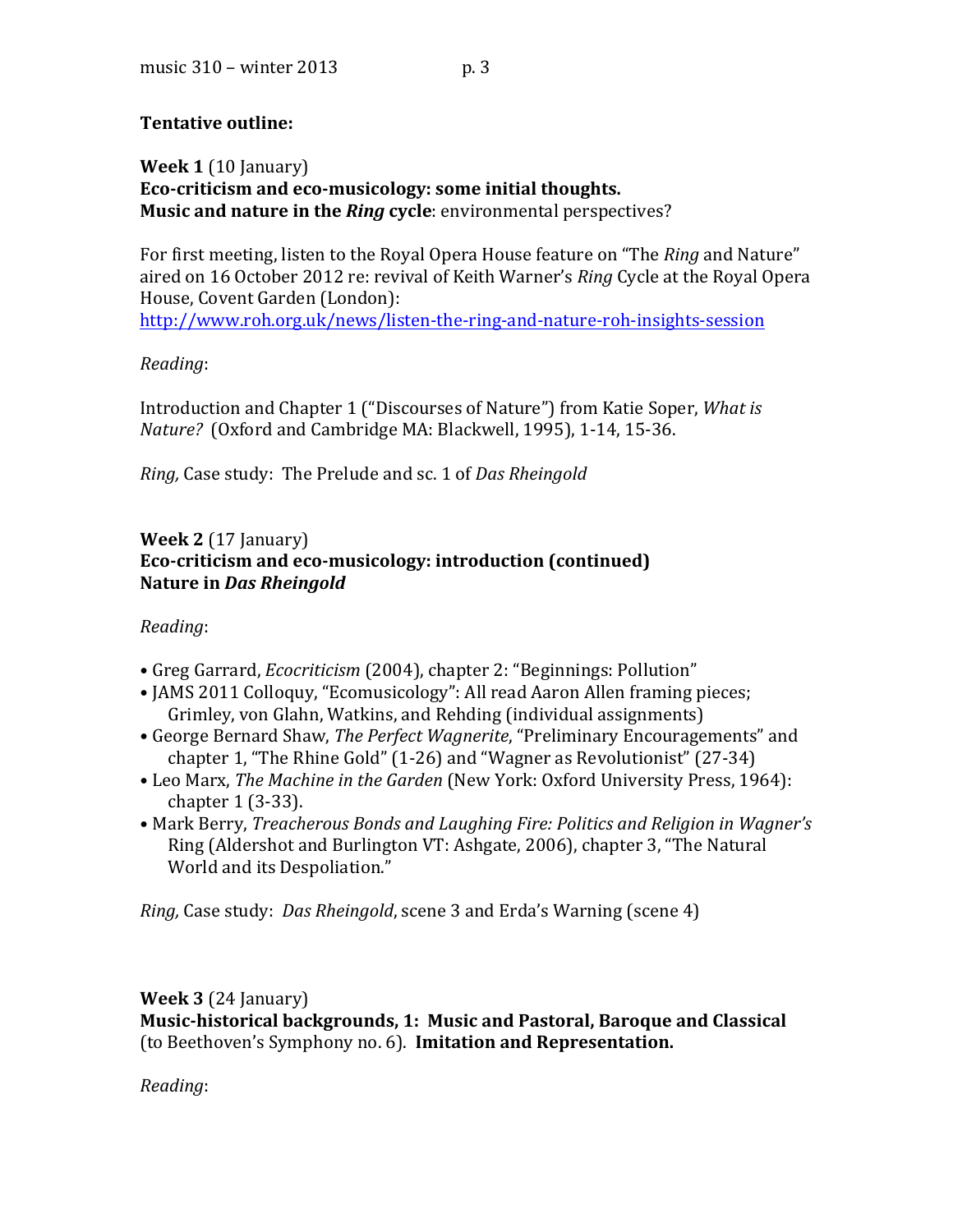- Alex Rehding review of German studies on music and nature (JRMA 2002)
- Greg Garrard, *Ecocriticism*, chapter 3, "Pastoral" (33-58)
- Eduard Hanslick, Chapter 6 from On The Musically Beautiful
- Peter Schleuning, *Die Sprache der Natur: Natur in der Musik des 18. Jahrhunderts,* chapters 1 ("'Natur' um 1700") and 2 ("Die Pastoral: friedliche Natur: Vier geistliche Beispiele")

Repertoire: "Pastoral Symphonies" from: Corelli, "Christmas" Concerto, J. S. Bach, *Christmas Oratorio*, G.F. Handel, *Messiah.* Beethoven, Symphony no. 6, "The Pastoral."

# **Week 4** (31 January: NB – this meeting will be re-scheduled) **Music-historical backgrounds, 2: Music and Pastoral in the 19th century**

# *Reading*:

- Helga De la Motte-Haber, *Musik und Natur* (selections)
- Greg Garrard, *Ecocriticism*, chapter 4 ("Wilderness," 59-84) and chapter 6 ("Animals," 136-59)
- Arne Stollberg, "Regression und Klangerfahrung: Das 'Waldweben' als Wagners ästhetisches Schlüsselerlebnis," in Wagners Siegfried und die (post)heroische *Moderne*, ed. Tobias Janz (Würzburg: Königshausen & Neumann, 2011), 235-58.
- Adrian Daub, "Mother Mime," in 19th-Century Music 32:2 (2008)

*Ring*, case study: *Siegfried*, "Forest Murmurs" and Siegfried vs. Mime

**Week 5** (7 February)

# **"Nature"\*and\*music\*in\*19th:century\*thought:\****Naturphilosophie***\*\* Mother Nature: gendered nature in literature, music, and the** *Ring*

#### *Reading*:

- Kate Soper, *What is Nature?* chapter 3, 98-107 and chapter 4 ("Nature and Sexual Politics")
- D. von Engelhardt, "Science, Society, and Culture in Romantic *Naturforschung* around 1800," in *Nature and Society in Historical Context*, ed. Teich, Porter, and Gustafson (Cambridge University Press, 1997), 195-206.
- Susanne Vill, "Aspects of Erda," in *Wagner* 23:1 (March 2002): 17-41.

*Ring*, case study: Erda, later on *(Siegfried, Act 3, sc. 1)* 

**Week 6** (14 February)